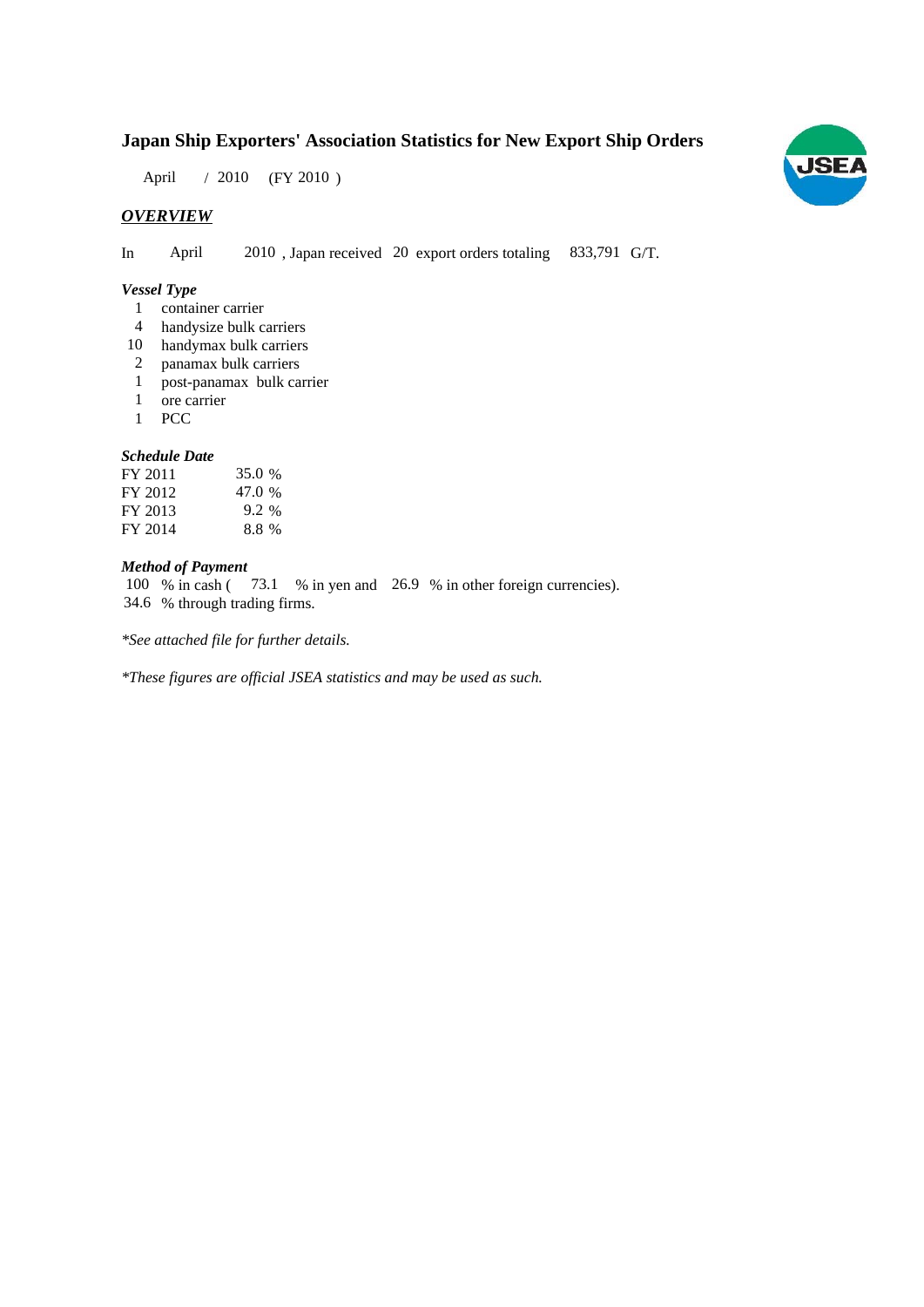#### New Export Orders Placed in April 2010 (FY 2010) Based on Fiscal Year

JSEA (May 2010)

| Apr 09 to Mar 10<br>Description |     |           | Apr 09 to Dec 09 |           | January 2010 |         | February 2010 |         | March 2010 |         | April 2010 |         | April 2010 |          | Jan 10 to Apr 10 |            |
|---------------------------------|-----|-----------|------------------|-----------|--------------|---------|---------------|---------|------------|---------|------------|---------|------------|----------|------------------|------------|
|                                 | No. | G/T       | No.              | G/T       | No.          | G/T     | No.           | G/T     | No.        | G/T     | No.        | G/T     | No.        | G/T      | No.              | G/T        |
| <b>General Cargos</b>           |     | 587.900   |                  | 533,700   |              | 54,200  |               |         |            |         |            | 72,000  |            | 72,000   |                  | 126,200    |
| <b>Bulk Carriers</b>            | 92  | 3,799,191 | 63               | 2,408,100 |              | 79.400  |               | 383,670 | 18         | 928,021 | 19         | 761,791 | 19         | 761.791l | 48               | 2,152,882  |
| Tankers                         |     | !939,500  | 14               | 1.601.200 |              | 338,300 |               |         |            |         |            |         |            |          |                  | 338,300    |
| Combined Carriers               |     |           |                  |           |              |         |               |         |            |         |            |         |            |          |                  |            |
| Others                          |     | 14.000    |                  | 14.000    |              |         |               |         |            |         |            |         |            |          |                  |            |
| Total                           | 119 | 6,340,591 | 85               | 4,557,000 |              | 471,900 |               | 383,670 | 18         | 928,021 | 20         | 833,791 | 20         | 833,791  | 54               | 2,617,382  |
| FY 2009 / FY 2008 (%)           |     | $*43.5$   |                  | 34.0      |              | 150.5   |               | 130.8   |            | 169.4   |            | 203.3   |            | 203.3    |                  | ** $167.3$ |
| In CGT                          |     | 2,683,048 |                  | 1,954,179 |              | 196,000 |               | 152,665 |            | 380,204 |            | 394,220 |            | 394,220  |                  | ,123,089   |

*Figures for shipbuilding orders of 500 G/T and over for export as steel vessels placed with JSEA members are covered.*

\*FY 2009/FY2008

\*\*Calendar Year 2010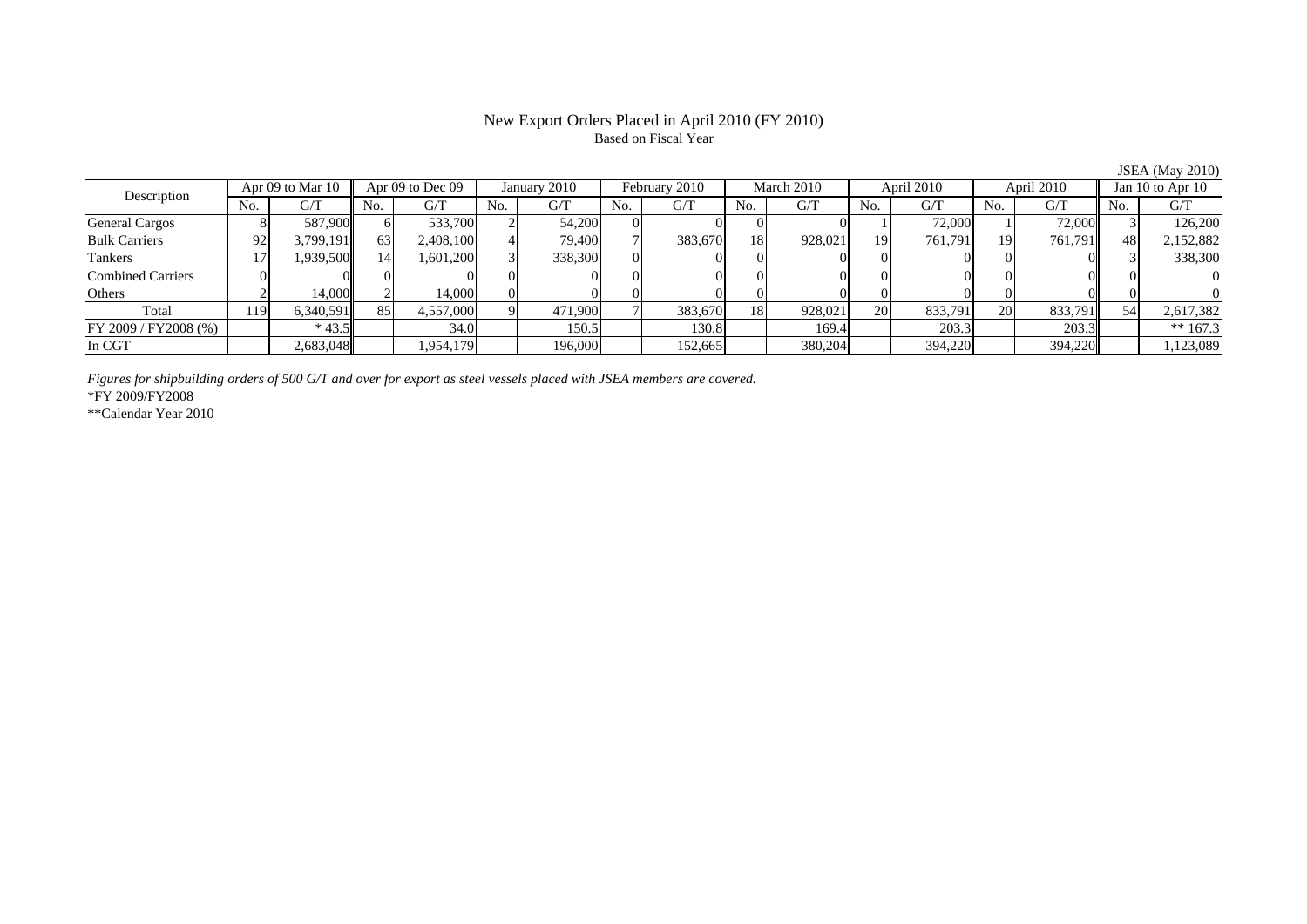#### Export Ships Delivered in April 2010 (FY 2010) Based on Fiscal Year

JSEA (May 2010)

| Apr 09 to Mar 10<br>Description |     | Apr 09 to Dec 09 |     |            | January 2010 |           | February 2010 |           | March 2010 |           | April 2010 |           | April 2010     |           | Jan 10 to Apr $10$ |            |
|---------------------------------|-----|------------------|-----|------------|--------------|-----------|---------------|-----------|------------|-----------|------------|-----------|----------------|-----------|--------------------|------------|
|                                 | No. | G/T              | No. | G/T        | No.          | G/T       | No.           | G/T       | No.        | G/T       | No.        | G/T       | N <sub>O</sub> | G/T       | No.                | G/T        |
| <b>General Cargos</b>           | 19  | 815,567          |     | 562.971    |              | 44.450    |               | 10.646    |            | 197,500   |            | 252,197   |                | 252,197   |                    | 504,793    |
| <b>Bulk Carriers</b>            | 240 | 10,782,942       | 160 | 7,222,383  | 32           | ,349,233  | <b>20</b>     | 909,013   | 28         | 1,302,313 | 18         | 911,220   | 18             | 911,220   | 98.                | 4,471,779  |
| Tankers                         | 90  | 4,974,340        | 62  | 3,239,320  | 13.          | 815,166   |               | 136,137   | 10         | 783.717   | 10         | 477,608   | 10             | 477,608   | 38                 | 2,212,628  |
| Combined Carriers               |     |                  |     |            |              |           |               |           |            |           |            |           |                |           |                    | $\Omega$   |
| <b>Others</b>                   |     |                  |     |            |              |           |               |           |            |           |            |           |                |           |                    |            |
| Total                           | 349 | 16,572,849       | 235 | 11.024.674 | 47           | 2,208,849 | 26            | 1,055,796 | 41         | 2,283,530 | 34         | 1,641,025 | 34             | 1,641,025 | 148                | 7,189,200  |
| $FY$ 2009 / FY 2008 (%)         |     | $*105.1$         |     | 101.7      |              | 119.1     |               | 74.3      |            | 138.5     |            | 111.8     |                | 111.8     |                    | $** 112.5$ |
| In CGT                          |     | 7,602,068        |     | 5,130,866  |              | 1,032,227 |               | 475,501   |            | 963,474   |            | 738,307   |                | 738,307   |                    | 3,209,509  |

*Deliveries of new shipbuilding orders of 500 G/T and over for export as steel vessels placed with JSEA members are covered.*

\*FY 2009/FY2008

\*\*Calendar Year 2010